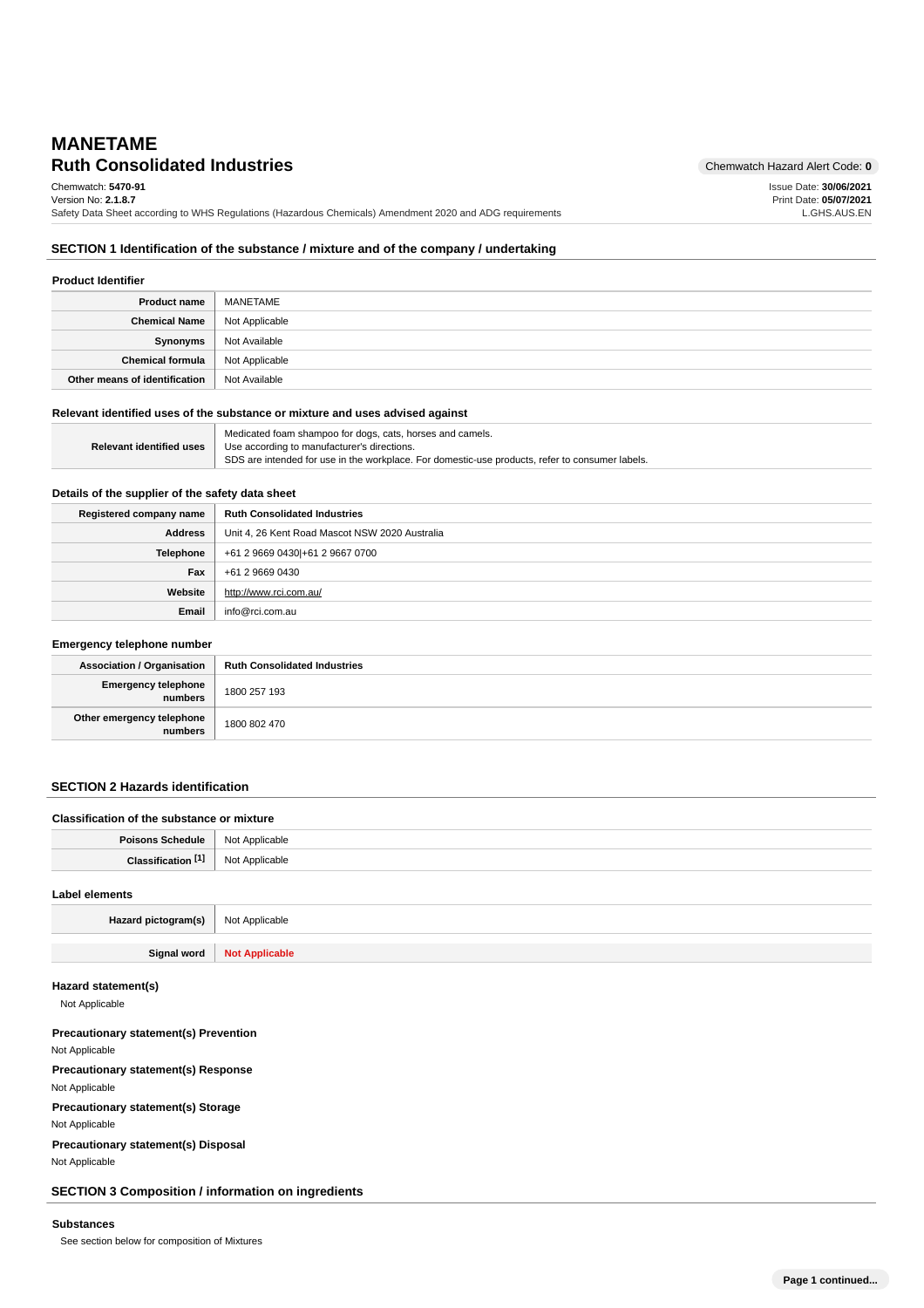## **MANETAME**

#### **Mixtures**

| <b>CAS No</b> | %[weight]                                           | Name                                                                                                                                    |
|---------------|-----------------------------------------------------|-----------------------------------------------------------------------------------------------------------------------------------------|
| 141-94-6      | $\leq$                                              | hexetidine                                                                                                                              |
| Not Available | >60                                                 | Ingredients determined not to be hazardous                                                                                              |
| Legend:       | Classification drawn from C&L * EU IOELVs available | 1. Classified by Chemwatch; 2. Classification drawn from HCIS; 3. Classification drawn from Regulation (EU) No 1272/2008 - Annex VI; 4. |

## **SECTION 4 First aid measures**

#### **Description of first aid measures**

| <b>Eye Contact</b>  | If this product comes in contact with eyes:<br>▶ Wash out immediately with water.<br>If irritation continues, seek medical attention.<br>Removal of contact lenses after an eye injury should only be undertaken by skilled personnel. |
|---------------------|----------------------------------------------------------------------------------------------------------------------------------------------------------------------------------------------------------------------------------------|
| <b>Skin Contact</b> | If skin contact occurs:<br>Inmediately remove all contaminated clothing, including footwear.<br>Flush skin and hair with running water (and soap if available).<br>Seek medical attention in event of irritation.                      |
| Inhalation          | If fumes, aerosols or combustion products are inhaled remove from contaminated area.<br>• Other measures are usually unnecessary.                                                                                                      |
| Ingestion           | Immediately give a glass of water.<br>First aid is not generally required. If in doubt, contact a Poisons Information Centre or a doctor.                                                                                              |

### **Indication of any immediate medical attention and special treatment needed**

Treat symptomatically.

## **SECTION 5 Firefighting measures**

#### **Extinguishing media**

There is no restriction on the type of extinguisher which may be used. Use extinguishing media suitable for surrounding area.

## **Special hazards arising from the substrate or mixture**

| opooldi hasal do dhomig homi tho odpotrato of mixtare |                                                                                                                                                                                                                                                                                                 |  |
|-------------------------------------------------------|-------------------------------------------------------------------------------------------------------------------------------------------------------------------------------------------------------------------------------------------------------------------------------------------------|--|
| <b>Fire Incompatibility</b>                           | None known.                                                                                                                                                                                                                                                                                     |  |
| <b>Advice for firefighters</b>                        |                                                                                                                                                                                                                                                                                                 |  |
|                                                       | Alert Fire Brigade and tell them location and nature of hazard.<br>▶ Wear breathing apparatus plus protective gloves in the event of a fire.<br>Prevent, by any means available, spillage from entering drains or water courses.<br>Use fire fighting procedures suitable for surrounding area. |  |

| <b>Fire Fighting</b>         | <u>ooo ilio lighting procedured buildere for builderighty drou.</u><br><b>DO NOT</b> approach containers suspected to be hot.<br>• Cool fire exposed containers with water spray from a protected location.<br>If safe to do so, remove containers from path of fire.<br>Equipment should be thoroughly decontaminated after use. |
|------------------------------|-----------------------------------------------------------------------------------------------------------------------------------------------------------------------------------------------------------------------------------------------------------------------------------------------------------------------------------|
| <b>Fire/Explosion Hazard</b> | Non combustible.<br>Not considered a significant fire risk, however containers may burn.<br>May emit corrosive fumes.                                                                                                                                                                                                             |
| <b>HAZCHEM</b>               | Not Applicable                                                                                                                                                                                                                                                                                                                    |
|                              |                                                                                                                                                                                                                                                                                                                                   |

## **SECTION 6 Accidental release measures**

## **Personal precautions, protective equipment and emergency procedures**

See section 8

# **Environmental precautions**

See section 12

## **Methods and material for containment and cleaning up**

| <b>Minor Spills</b> | Clean up all spills immediately.<br>Avoid breathing vapours and contact with skin and eyes.<br>► Control personal contact with the substance, by using protective equipment.<br>Contain and absorb spill with sand, earth, inert material or vermiculite.<br>▶ Wipe up.<br>• Place in a suitable, labelled container for waste disposal.                                                                                                                                                                    |
|---------------------|-------------------------------------------------------------------------------------------------------------------------------------------------------------------------------------------------------------------------------------------------------------------------------------------------------------------------------------------------------------------------------------------------------------------------------------------------------------------------------------------------------------|
| <b>Major Spills</b> | Moderate hazard.<br>Clear area of personnel and move upwind.<br>Alert Fire Brigade and tell them location and nature of hazard.<br>• Wear breathing apparatus plus protective gloves.<br>▶ Prevent, by any means available, spillage from entering drains or water course.<br>Stop leak if safe to do so.<br>Contain spill with sand, earth or vermiculite.<br>Collect recoverable product into labelled containers for recycling.<br>Neutralise/decontaminate residue (see Section 13 for specific agent). |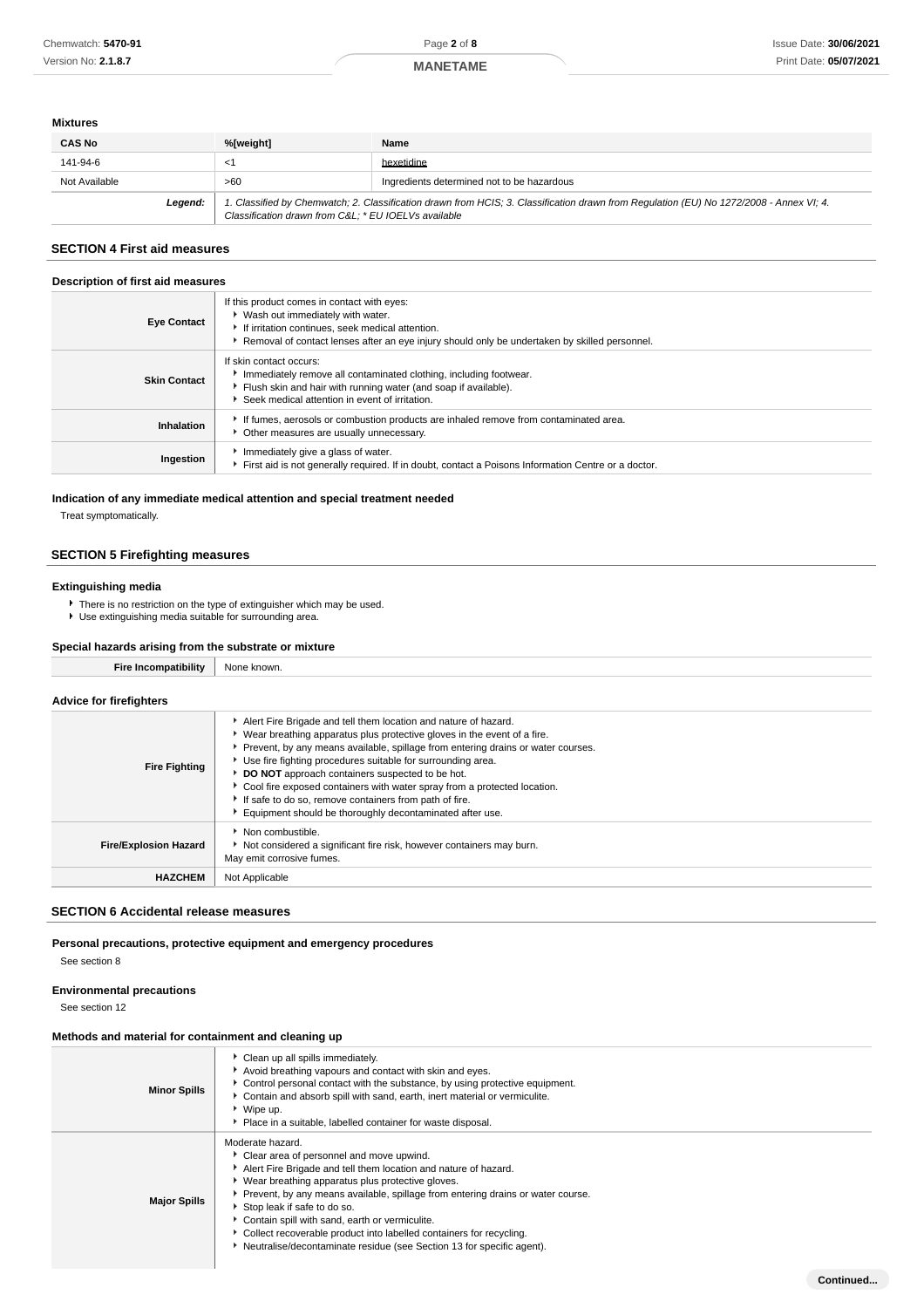**MANETAME**

| Collect solid residues and seal in labelled drums for disposal.<br>Wash area and prevent runoff into drains.<br>After clean up operations, decontaminate and launder all protective clothing and equipment before storing and re-using.<br>If contamination of drains or waterways occurs, advise emergency services. |
|-----------------------------------------------------------------------------------------------------------------------------------------------------------------------------------------------------------------------------------------------------------------------------------------------------------------------|
|-----------------------------------------------------------------------------------------------------------------------------------------------------------------------------------------------------------------------------------------------------------------------------------------------------------------------|

Personal Protective Equipment advice is contained in Section 8 of the SDS.

## **SECTION 7 Handling and storage**

| Precautions for safe handling |                                                                                                                                                                                                                                                                                                                                                                                                                                                                                                                                                                                                                                                                                                                                                                                                                                                                                  |
|-------------------------------|----------------------------------------------------------------------------------------------------------------------------------------------------------------------------------------------------------------------------------------------------------------------------------------------------------------------------------------------------------------------------------------------------------------------------------------------------------------------------------------------------------------------------------------------------------------------------------------------------------------------------------------------------------------------------------------------------------------------------------------------------------------------------------------------------------------------------------------------------------------------------------|
| Safe handling                 | Avoid all personal contact, including inhalation.<br>▶ Wear protective clothing when risk of exposure occurs.<br>Use in a well-ventilated area.<br>Avoid contact with moisture.<br>Avoid contact with incompatible materials.<br>When handling, DO NOT eat, drink or smoke.<br>▶ Keep containers securely sealed when not in use.<br>Avoid physical damage to containers.<br>Always wash hands with soap and water after handling.<br>▶ Work clothes should be laundered separately. Launder contaminated clothing before re-use.<br>Use good occupational work practice.<br>▶ Observe manufacturer's storage and handling recommendations contained within this SDS.<br>Atmosphere should be regularly checked against established exposure standards to ensure safe working conditions are maintained.<br>DO NOT allow clothing wet with material to stay in contact with skin |
| Other information             | Store in original containers.<br>Keep containers securely sealed.<br>Store in a cool, dry, well-ventilated area.<br>Store away from incompatible materials and foodstuff containers.<br>▶ Protect containers against physical damage and check regularly for leaks.<br>▶ Observe manufacturer's storage and handling recommendations contained within this SDS.                                                                                                                                                                                                                                                                                                                                                                                                                                                                                                                  |

## **Conditions for safe storage, including any incompatibilities**

| Suitable container      | • Polyethylene or polypropylene container.<br>Packing as recommended by manufacturer.<br>▶ Check all containers are clearly labelled and free from leaks. |
|-------------------------|-----------------------------------------------------------------------------------------------------------------------------------------------------------|
| Storage incompatibility | None known                                                                                                                                                |

# **SECTION 8 Exposure controls / personal protection**

## **Control parameters**

#### **Occupational Exposure Limits (OEL)**

## **INGREDIENT DATA**

#### Not Available

# **Emergency Limits**

| Ingredient                           | TEEL-1               | TEEL-2        |                     | TEEL-3        |
|--------------------------------------|----------------------|---------------|---------------------|---------------|
| <b>MANETAME</b>                      | Not Available        | Not Available |                     | Not Available |
|                                      |                      |               |                     |               |
| Ingredient                           | <b>Original IDLH</b> |               | <b>Revised IDLH</b> |               |
| hexetidine                           | Not Available        |               | Not Available       |               |
| <b>Occupational Exposure Banding</b> |                      |               |                     |               |

| Ingredient | <b>Occupational Exposure Band Rating</b>                                                                                                                                                                                                                                                                                                                                 | <b>Occupational Exposure Band Limit</b> |  |
|------------|--------------------------------------------------------------------------------------------------------------------------------------------------------------------------------------------------------------------------------------------------------------------------------------------------------------------------------------------------------------------------|-----------------------------------------|--|
| hexetidine |                                                                                                                                                                                                                                                                                                                                                                          | $\leq 0.1$ ppm                          |  |
| Notes:     | Occupational exposure banding is a process of assigning chemicals into specific categories or bands based on a chemical's potency and the<br>adverse health outcomes associated with exposure. The output of this process is an occupational exposure band (OEB), which corresponds to a<br>range of exposure concentrations that are expected to protect worker health. |                                         |  |

## **MATERIAL DATA**

## **Exposure controls**

| Appropriate engineering<br>controls | Engineering controls are used to remove a hazard or place a barrier between the worker and the hazard. Well-designed engineering controls can<br>be highly effective in protecting workers and will typically be independent of worker interactions to provide this high level of protection.<br>The basic types of engineering controls are:<br>Process controls which involve changing the way a job activity or process is done to reduce the risk.<br>Enclosure and/or isolation of emission source which keeps a selected hazard "physically" away from the worker and ventilation that strategically<br>"adds" and "removes" air in the work environment. Ventilation can remove or dilute an air contaminant if designed properly. The design of a<br>ventilation system must match the particular process and chemical or contaminant in use.<br>Employers may need to use multiple types of controls to prevent employee overexposure.<br>General exhaust is adequate under normal operating conditions. If risk of overexposure exists, wear SAA approved respirator. Correct fit is<br>essential to obtain adequate protection. Provide adequate ventilation in warehouse or closed storage areas. Air contaminants generated in the<br>workplace possess varying "escape" velocities which, in turn, determine the "capture velocities" of fresh circulating air required to effectively<br>remove the contaminant. |                                    |
|-------------------------------------|---------------------------------------------------------------------------------------------------------------------------------------------------------------------------------------------------------------------------------------------------------------------------------------------------------------------------------------------------------------------------------------------------------------------------------------------------------------------------------------------------------------------------------------------------------------------------------------------------------------------------------------------------------------------------------------------------------------------------------------------------------------------------------------------------------------------------------------------------------------------------------------------------------------------------------------------------------------------------------------------------------------------------------------------------------------------------------------------------------------------------------------------------------------------------------------------------------------------------------------------------------------------------------------------------------------------------------------------------------------------------------------------------------------------------------|------------------------------------|
|                                     | Type of Contaminant:                                                                                                                                                                                                                                                                                                                                                                                                                                                                                                                                                                                                                                                                                                                                                                                                                                                                                                                                                                                                                                                                                                                                                                                                                                                                                                                                                                                                            | Air Speed:                         |
|                                     | solvent, vapours, degreasing etc., evaporating from tank (in still air)                                                                                                                                                                                                                                                                                                                                                                                                                                                                                                                                                                                                                                                                                                                                                                                                                                                                                                                                                                                                                                                                                                                                                                                                                                                                                                                                                         | $0.25 - 0.5$ m/s<br>(50-100 f/min) |
|                                     |                                                                                                                                                                                                                                                                                                                                                                                                                                                                                                                                                                                                                                                                                                                                                                                                                                                                                                                                                                                                                                                                                                                                                                                                                                                                                                                                                                                                                                 |                                    |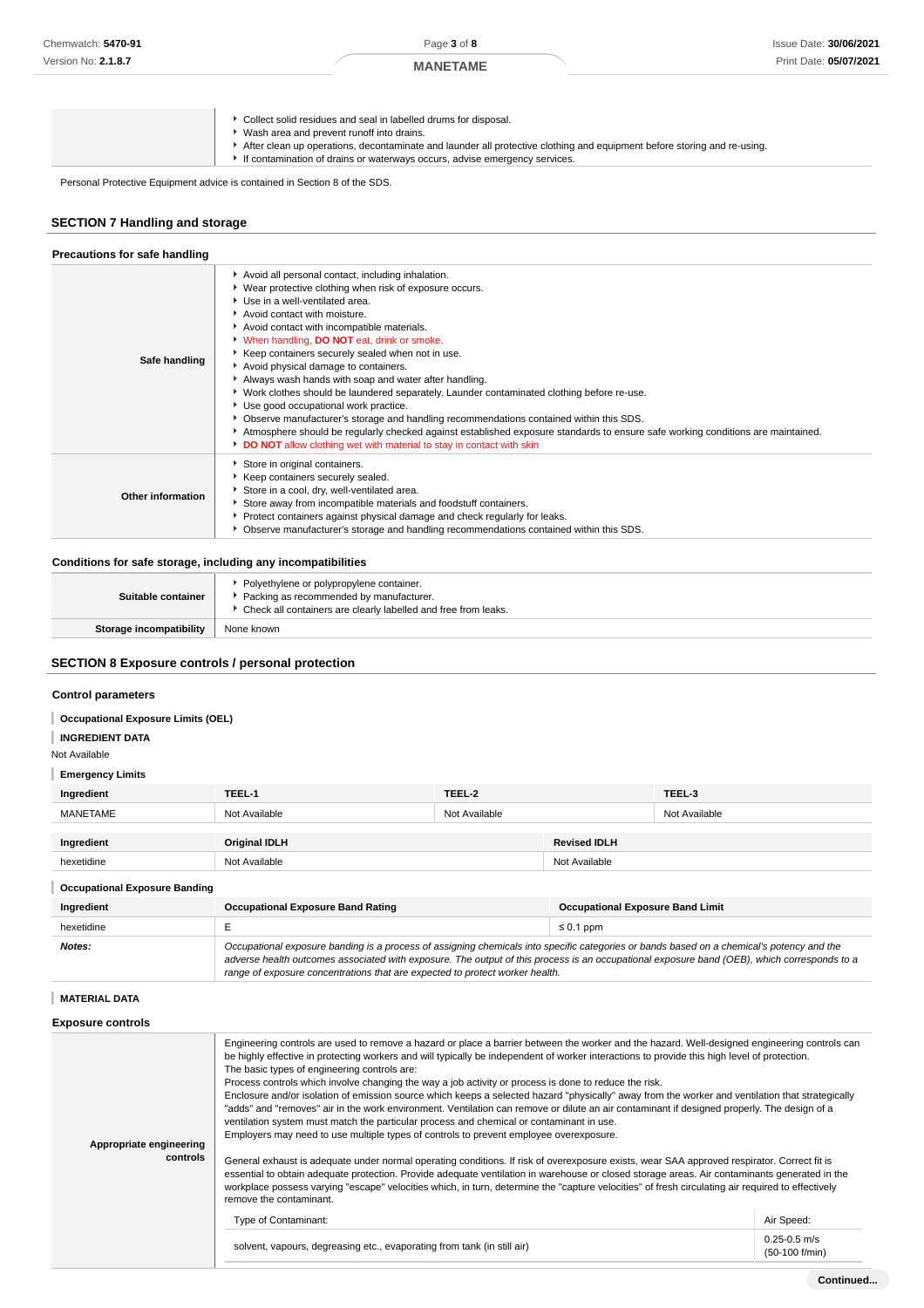|                            | aerosols, fumes from pouring operations, intermittent container filling, low speed conveyer transfers, welding, spray<br>0.5-1 m/s (100-200<br>drift, plating acid fumes, pickling (released at low velocity into zone of active generation)<br>f/min.)                                                                                                                                                                                                                                                                                                                                                                                                                                                                                                                                                                                                                                                                                                                                                                                                                                                                                                                                                                                                                                                                                                                                                                                                                                                                                                                                                                                                                                                                                                                                                                                                                                                                                                                                                                                                                                                                                                                                                                                                                                                                                                                                                                                                                                                                                                                                                                                                                                                                                                                                                                                                                                                                                                                                                                                                                                                                                                                                                                                                                                                                                                                                                                                                                                                                                                                                                                                                                                                                                                                                                                                                                                                                                                                                                               |                                    |                                     |  |
|----------------------------|-----------------------------------------------------------------------------------------------------------------------------------------------------------------------------------------------------------------------------------------------------------------------------------------------------------------------------------------------------------------------------------------------------------------------------------------------------------------------------------------------------------------------------------------------------------------------------------------------------------------------------------------------------------------------------------------------------------------------------------------------------------------------------------------------------------------------------------------------------------------------------------------------------------------------------------------------------------------------------------------------------------------------------------------------------------------------------------------------------------------------------------------------------------------------------------------------------------------------------------------------------------------------------------------------------------------------------------------------------------------------------------------------------------------------------------------------------------------------------------------------------------------------------------------------------------------------------------------------------------------------------------------------------------------------------------------------------------------------------------------------------------------------------------------------------------------------------------------------------------------------------------------------------------------------------------------------------------------------------------------------------------------------------------------------------------------------------------------------------------------------------------------------------------------------------------------------------------------------------------------------------------------------------------------------------------------------------------------------------------------------------------------------------------------------------------------------------------------------------------------------------------------------------------------------------------------------------------------------------------------------------------------------------------------------------------------------------------------------------------------------------------------------------------------------------------------------------------------------------------------------------------------------------------------------------------------------------------------------------------------------------------------------------------------------------------------------------------------------------------------------------------------------------------------------------------------------------------------------------------------------------------------------------------------------------------------------------------------------------------------------------------------------------------------------------------------------------------------------------------------------------------------------------------------------------------------------------------------------------------------------------------------------------------------------------------------------------------------------------------------------------------------------------------------------------------------------------------------------------------------------------------------------------------------------------------------------------------------------------------------------------------------------|------------------------------------|-------------------------------------|--|
|                            | direct spray, spray painting in shallow booths, drum filling, conveyer loading, crusher dusts, gas discharge (active<br>generation into zone of rapid air motion)                                                                                                                                                                                                                                                                                                                                                                                                                                                                                                                                                                                                                                                                                                                                                                                                                                                                                                                                                                                                                                                                                                                                                                                                                                                                                                                                                                                                                                                                                                                                                                                                                                                                                                                                                                                                                                                                                                                                                                                                                                                                                                                                                                                                                                                                                                                                                                                                                                                                                                                                                                                                                                                                                                                                                                                                                                                                                                                                                                                                                                                                                                                                                                                                                                                                                                                                                                                                                                                                                                                                                                                                                                                                                                                                                                                                                                                     | 1-2.5 m/s (200-500<br>f/min)       |                                     |  |
|                            | grinding, abrasive blasting, tumbling, high speed wheel generated dusts (released at high initial velocity into zone of<br>very high rapid air motion).                                                                                                                                                                                                                                                                                                                                                                                                                                                                                                                                                                                                                                                                                                                                                                                                                                                                                                                                                                                                                                                                                                                                                                                                                                                                                                                                                                                                                                                                                                                                                                                                                                                                                                                                                                                                                                                                                                                                                                                                                                                                                                                                                                                                                                                                                                                                                                                                                                                                                                                                                                                                                                                                                                                                                                                                                                                                                                                                                                                                                                                                                                                                                                                                                                                                                                                                                                                                                                                                                                                                                                                                                                                                                                                                                                                                                                                               |                                    | $2.5 - 10$ m/s<br>(500-2000 f/min.) |  |
|                            | Within each range the appropriate value depends on:                                                                                                                                                                                                                                                                                                                                                                                                                                                                                                                                                                                                                                                                                                                                                                                                                                                                                                                                                                                                                                                                                                                                                                                                                                                                                                                                                                                                                                                                                                                                                                                                                                                                                                                                                                                                                                                                                                                                                                                                                                                                                                                                                                                                                                                                                                                                                                                                                                                                                                                                                                                                                                                                                                                                                                                                                                                                                                                                                                                                                                                                                                                                                                                                                                                                                                                                                                                                                                                                                                                                                                                                                                                                                                                                                                                                                                                                                                                                                                   |                                    |                                     |  |
|                            | Lower end of the range                                                                                                                                                                                                                                                                                                                                                                                                                                                                                                                                                                                                                                                                                                                                                                                                                                                                                                                                                                                                                                                                                                                                                                                                                                                                                                                                                                                                                                                                                                                                                                                                                                                                                                                                                                                                                                                                                                                                                                                                                                                                                                                                                                                                                                                                                                                                                                                                                                                                                                                                                                                                                                                                                                                                                                                                                                                                                                                                                                                                                                                                                                                                                                                                                                                                                                                                                                                                                                                                                                                                                                                                                                                                                                                                                                                                                                                                                                                                                                                                | Upper end of the range             |                                     |  |
|                            | 1: Room air currents minimal or favourable to capture                                                                                                                                                                                                                                                                                                                                                                                                                                                                                                                                                                                                                                                                                                                                                                                                                                                                                                                                                                                                                                                                                                                                                                                                                                                                                                                                                                                                                                                                                                                                                                                                                                                                                                                                                                                                                                                                                                                                                                                                                                                                                                                                                                                                                                                                                                                                                                                                                                                                                                                                                                                                                                                                                                                                                                                                                                                                                                                                                                                                                                                                                                                                                                                                                                                                                                                                                                                                                                                                                                                                                                                                                                                                                                                                                                                                                                                                                                                                                                 | 1: Disturbing room air currents    |                                     |  |
|                            | 2: Contaminants of low toxicity or of nuisance value only                                                                                                                                                                                                                                                                                                                                                                                                                                                                                                                                                                                                                                                                                                                                                                                                                                                                                                                                                                                                                                                                                                                                                                                                                                                                                                                                                                                                                                                                                                                                                                                                                                                                                                                                                                                                                                                                                                                                                                                                                                                                                                                                                                                                                                                                                                                                                                                                                                                                                                                                                                                                                                                                                                                                                                                                                                                                                                                                                                                                                                                                                                                                                                                                                                                                                                                                                                                                                                                                                                                                                                                                                                                                                                                                                                                                                                                                                                                                                             | 2: Contaminants of high toxicity   |                                     |  |
|                            | 3: Intermittent, low production.                                                                                                                                                                                                                                                                                                                                                                                                                                                                                                                                                                                                                                                                                                                                                                                                                                                                                                                                                                                                                                                                                                                                                                                                                                                                                                                                                                                                                                                                                                                                                                                                                                                                                                                                                                                                                                                                                                                                                                                                                                                                                                                                                                                                                                                                                                                                                                                                                                                                                                                                                                                                                                                                                                                                                                                                                                                                                                                                                                                                                                                                                                                                                                                                                                                                                                                                                                                                                                                                                                                                                                                                                                                                                                                                                                                                                                                                                                                                                                                      | 3: High production, heavy use      |                                     |  |
|                            | 4: Large hood or large air mass in motion                                                                                                                                                                                                                                                                                                                                                                                                                                                                                                                                                                                                                                                                                                                                                                                                                                                                                                                                                                                                                                                                                                                                                                                                                                                                                                                                                                                                                                                                                                                                                                                                                                                                                                                                                                                                                                                                                                                                                                                                                                                                                                                                                                                                                                                                                                                                                                                                                                                                                                                                                                                                                                                                                                                                                                                                                                                                                                                                                                                                                                                                                                                                                                                                                                                                                                                                                                                                                                                                                                                                                                                                                                                                                                                                                                                                                                                                                                                                                                             | 4: Small hood - local control only |                                     |  |
|                            | Simple theory shows that air velocity falls rapidly with distance away from the opening of a simple extraction pipe. Velocity generally decreases<br>with the square of distance from the extraction point (in simple cases). Therefore the air speed at the extraction point should be adjusted,<br>accordingly, after reference to distance from the contaminating source. The air velocity at the extraction fan, for example, should be a minimum<br>of 1-2 m/s (200-400 f/min.) for extraction of solvents generated in a tank 2 meters distant from the extraction point. Other mechanical<br>considerations, producing performance deficits within the extraction apparatus, make it essential that theoretical air velocities are multiplied by<br>factors of 10 or more when extraction systems are installed or used.                                                                                                                                                                                                                                                                                                                                                                                                                                                                                                                                                                                                                                                                                                                                                                                                                                                                                                                                                                                                                                                                                                                                                                                                                                                                                                                                                                                                                                                                                                                                                                                                                                                                                                                                                                                                                                                                                                                                                                                                                                                                                                                                                                                                                                                                                                                                                                                                                                                                                                                                                                                                                                                                                                                                                                                                                                                                                                                                                                                                                                                                                                                                                                                       |                                    |                                     |  |
| <b>Personal protection</b> |                                                                                                                                                                                                                                                                                                                                                                                                                                                                                                                                                                                                                                                                                                                                                                                                                                                                                                                                                                                                                                                                                                                                                                                                                                                                                                                                                                                                                                                                                                                                                                                                                                                                                                                                                                                                                                                                                                                                                                                                                                                                                                                                                                                                                                                                                                                                                                                                                                                                                                                                                                                                                                                                                                                                                                                                                                                                                                                                                                                                                                                                                                                                                                                                                                                                                                                                                                                                                                                                                                                                                                                                                                                                                                                                                                                                                                                                                                                                                                                                                       |                                    |                                     |  |
| Eye and face protection    | Safety glasses with side shields.<br>Chemical goggles.<br>Contact lenses may pose a special hazard; soft contact lenses may absorb and concentrate irritants. A written policy document, describing<br>the wearing of lenses or restrictions on use, should be created for each workplace or task. This should include a review of lens absorption<br>and adsorption for the class of chemicals in use and an account of injury experience. Medical and first-aid personnel should be trained in<br>their removal and suitable equipment should be readily available. In the event of chemical exposure, begin eye irrigation immediately and<br>remove contact lens as soon as practicable. Lens should be removed at the first signs of eye redness or irritation - lens should be removed in<br>a clean environment only after workers have washed hands thoroughly. [CDC NIOSH Current Intelligence Bulletin 59], [AS/NZS 1336 or<br>national equivalent]                                                                                                                                                                                                                                                                                                                                                                                                                                                                                                                                                                                                                                                                                                                                                                                                                                                                                                                                                                                                                                                                                                                                                                                                                                                                                                                                                                                                                                                                                                                                                                                                                                                                                                                                                                                                                                                                                                                                                                                                                                                                                                                                                                                                                                                                                                                                                                                                                                                                                                                                                                                                                                                                                                                                                                                                                                                                                                                                                                                                                                                         |                                    |                                     |  |
| <b>Skin protection</b>     | See Hand protection below                                                                                                                                                                                                                                                                                                                                                                                                                                                                                                                                                                                                                                                                                                                                                                                                                                                                                                                                                                                                                                                                                                                                                                                                                                                                                                                                                                                                                                                                                                                                                                                                                                                                                                                                                                                                                                                                                                                                                                                                                                                                                                                                                                                                                                                                                                                                                                                                                                                                                                                                                                                                                                                                                                                                                                                                                                                                                                                                                                                                                                                                                                                                                                                                                                                                                                                                                                                                                                                                                                                                                                                                                                                                                                                                                                                                                                                                                                                                                                                             |                                    |                                     |  |
| Hands/feet protection      | ▶ Wear chemical protective gloves, e.g. PVC.<br>▶ Wear safety footwear or safety gumboots, e.g. Rubber<br><b>NOTE:</b><br>The material may produce skin sensitisation in predisposed individuals. Care must be taken, when removing gloves and other protective<br>equipment, to avoid all possible skin contact.<br>▶ Contaminated leather items, such as shoes, belts and watch-bands should be removed and destroyed.<br>The selection of suitable gloves does not only depend on the material, but also on further marks of quality which vary from manufacturer to<br>manufacturer. Where the chemical is a preparation of several substances, the resistance of the glove material can not be calculated in advance<br>and has therefore to be checked prior to the application.<br>The exact break through time for substances has to be obtained from the manufacturer of the protective gloves and has to be observed when<br>making a final choice.<br>Personal hygiene is a key element of effective hand care. Gloves must only be worn on clean hands. After using gloves, hands should be<br>washed and dried thoroughly. Application of a non-perfumed moisturiser is recommended.<br>Suitability and durability of glove type is dependent on usage. Important factors in the selection of gloves include:<br>frequency and duration of contact,<br>chemical resistance of glove material,<br>٠<br>glove thickness and<br>٠<br>dexterity<br>٠<br>Select gloves tested to a relevant standard (e.g. Europe EN 374, US F739, AS/NZS 2161.1 or national equivalent).<br>When prolonged or frequently repeated contact may occur, a glove with a protection class of 5 or higher (breakthrough time greater than<br>240 minutes according to EN 374, AS/NZS 2161.10.1 or national equivalent) is recommended.<br>When only brief contact is expected, a glove with a protection class of 3 or higher (breakthrough time greater than 60 minutes according to<br>EN 374, AS/NZS 2161.10.1 or national equivalent) is recommended.<br>$\cdot$<br>Some glove polymer types are less affected by movement and this should be taken into account when considering gloves for long-term<br>use.<br>Contaminated gloves should be replaced.<br>As defined in ASTM F-739-96 in any application, gloves are rated as:<br>Excellent when breakthrough time > 480 min<br>Good when breakthrough time > 20 min<br>÷,<br>Fair when breakthrough time < 20 min<br>$\cdot$<br>Poor when glove material degrades<br>For general applications, gloves with a thickness typically greater than 0.35 mm, are recommended.<br>It should be emphasised that glove thickness is not necessarily a good predictor of glove resistance to a specific chemical, as the permeation<br>efficiency of the glove will be dependent on the exact composition of the glove material. Therefore, glove selection should also be based on<br>consideration of the task requirements and knowledge of breakthrough times.<br>Glove thickness may also vary depending on the glove manufacturer, the glove type and the glove model. Therefore, the manufacturers'<br>technical data should always be taken into account to ensure selection of the most appropriate glove for the task.<br>Note: Depending on the activity being conducted, gloves of varying thickness may be required for specific tasks. For example:<br>Thinner gloves (down to 0.1 mm or less) may be required where a high degree of manual dexterity is needed. However, these gloves are<br>only likely to give short duration protection and would normally be just for single use applications, then disposed of.<br>Thicker gloves (up to 3 mm or more) may be required where there is a mechanical (as well as a chemical) risk i.e. where there is abrasion<br>or puncture potential<br>Gloves must only be worn on clean hands. After using gloves, hands should be washed and dried thoroughly. Application of a non-perfumed<br>moisturiser is recommended. |                                    |                                     |  |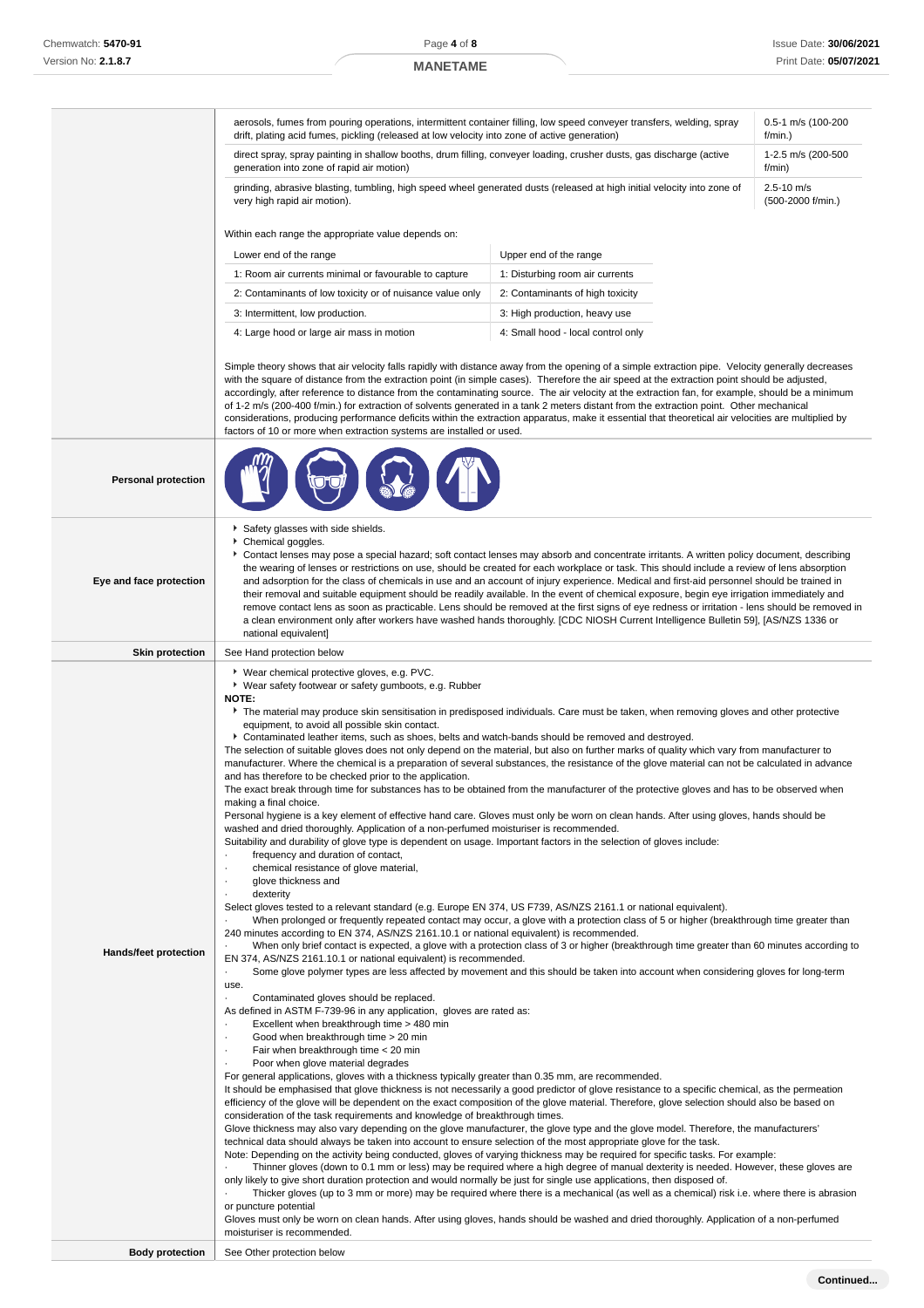#### **Respiratory protection**

Type A Filter of sufficient capacity. (AS/NZS 1716 & 1715, EN 143:2000 & 149:2001, ANSI Z88 or national equivalent)

Selection of the Class and Type of respirator will depend upon the level of breathing zone contaminant and the chemical nature of the contaminant. Protection Factors (defined as the ratio of contaminant outside and inside the mask) may also be important.

| Required minimum protection factor | Maximum gas/vapour concentration present in air p.p.m. (by volume) | <b>Half-face Respirator</b> | <b>Full-Face Respirator</b> |
|------------------------------------|--------------------------------------------------------------------|-----------------------------|-----------------------------|
| up to 10                           | 1000                                                               | A-AUS / Class1              |                             |
| up to 50                           | 1000                                                               |                             | A-AUS / Class 1             |
| up to 50                           | 5000                                                               | Airline <sup>'</sup>        | -                           |
| up to $100$                        | 5000                                                               |                             | $A-2$                       |
| up to 100                          | 10000                                                              |                             | $A-3$                       |
| $100+$                             |                                                                    |                             | Airline**                   |

\* - Continuous Flow \*\* - Continuous-flow or positive pressure demand

A(All classes) = Organic vapours, B AUS or B1 = Acid gasses, B2 = Acid gas or hydrogen cyanide(HCN), B3 = Acid gas or hydrogen cyanide(HCN), E = Sulfur dioxide(SO2), G = Agricultural chemicals, K = Ammonia(NH3), Hg = Mercury, NO = Oxides of nitrogen, MB = Methyl bromide, AX = Low boiling point organic compounds(below 65 degC)

#### **SECTION 9 Physical and chemical properties**

### **Information on basic physical and chemical properties**

| Appearance                                      | A light blue, pearlescent viscous liquid with subtle fruity orange odour; miscible with water. |                                            |                |
|-------------------------------------------------|------------------------------------------------------------------------------------------------|--------------------------------------------|----------------|
|                                                 |                                                                                                |                                            |                |
| <b>Physical state</b>                           | Liquid                                                                                         | Relative density (Water = 1)               | 1.010-1.030    |
| Odour                                           | Not Available                                                                                  | Partition coefficient n-octanol<br>/ water | Not Available  |
| <b>Odour threshold</b>                          | Not Available                                                                                  | Auto-ignition temperature (°C)             | Not Available  |
| pH (as supplied)                                | $8.5 - 9.2$                                                                                    | <b>Decomposition temperature</b>           | Not Available  |
| Melting point / freezing point<br>(°C)          | Not Available                                                                                  | Viscosity (cSt)                            | Not Available  |
| Initial boiling point and boiling<br>range (°C) | 160                                                                                            | Molecular weight (g/mol)                   | Not Applicable |
| Flash point (°C)                                | Not Applicable                                                                                 | <b>Taste</b>                               | Not Available  |
| <b>Evaporation rate</b>                         | Not Available                                                                                  | <b>Explosive properties</b>                | Not Available  |
| Flammability                                    | Not Applicable                                                                                 | <b>Oxidising properties</b>                | Not Available  |
| Upper Explosive Limit (%)                       | Not Applicable                                                                                 | Surface Tension (dyn/cm or<br>$mN/m$ )     | Not Available  |
| Lower Explosive Limit (%)                       | Not Applicable                                                                                 | <b>Volatile Component (%vol)</b>           | Not Available  |
| Vapour pressure (kPa)                           | Not Available                                                                                  | Gas group                                  | Not Available  |
| Solubility in water                             | Miscible                                                                                       | pH as a solution (%)                       | Not Available  |
| Vapour density $(Air = 1)$                      | Not Available                                                                                  | VOC g/L                                    | Not Available  |

#### **SECTION 10 Stability and reactivity**

| Reactivity                            | See section 7                                                                                                                      |
|---------------------------------------|------------------------------------------------------------------------------------------------------------------------------------|
| <b>Chemical stability</b>             | Unstable in the presence of incompatible materials.<br>▶ Product is considered stable.<br>Hazardous polymerisation will not occur. |
| Possibility of hazardous<br>reactions | See section 7                                                                                                                      |
| <b>Conditions to avoid</b>            | See section 7                                                                                                                      |
| Incompatible materials                | See section 7                                                                                                                      |
| Hazardous decomposition<br>products   | See section 5                                                                                                                      |

## **SECTION 11 Toxicological information**

#### **Information on toxicological effects**

| Inhaled   | The material is not thought to produce adverse health effects or irritation of the respiratory tract (as classified by EC Directives using animal<br>models). Nevertheless, good hygiene practice requires that exposure be kept to a minimum and that suitable control measures be used in an<br>occupational setting.                                                                                                                           |
|-----------|---------------------------------------------------------------------------------------------------------------------------------------------------------------------------------------------------------------------------------------------------------------------------------------------------------------------------------------------------------------------------------------------------------------------------------------------------|
| Ingestion | The material has NOT been classified by EC Directives or other classification systems as "harmful by ingestion". This is because of the lack of<br>corroborating animal or human evidence. The material may still be damaging to the health of the individual, following ingestion, especially where<br>pre-existing organ (e.g liver, kidney) damage is evident. Present definitions of harmful or toxic substances are generally based on doses |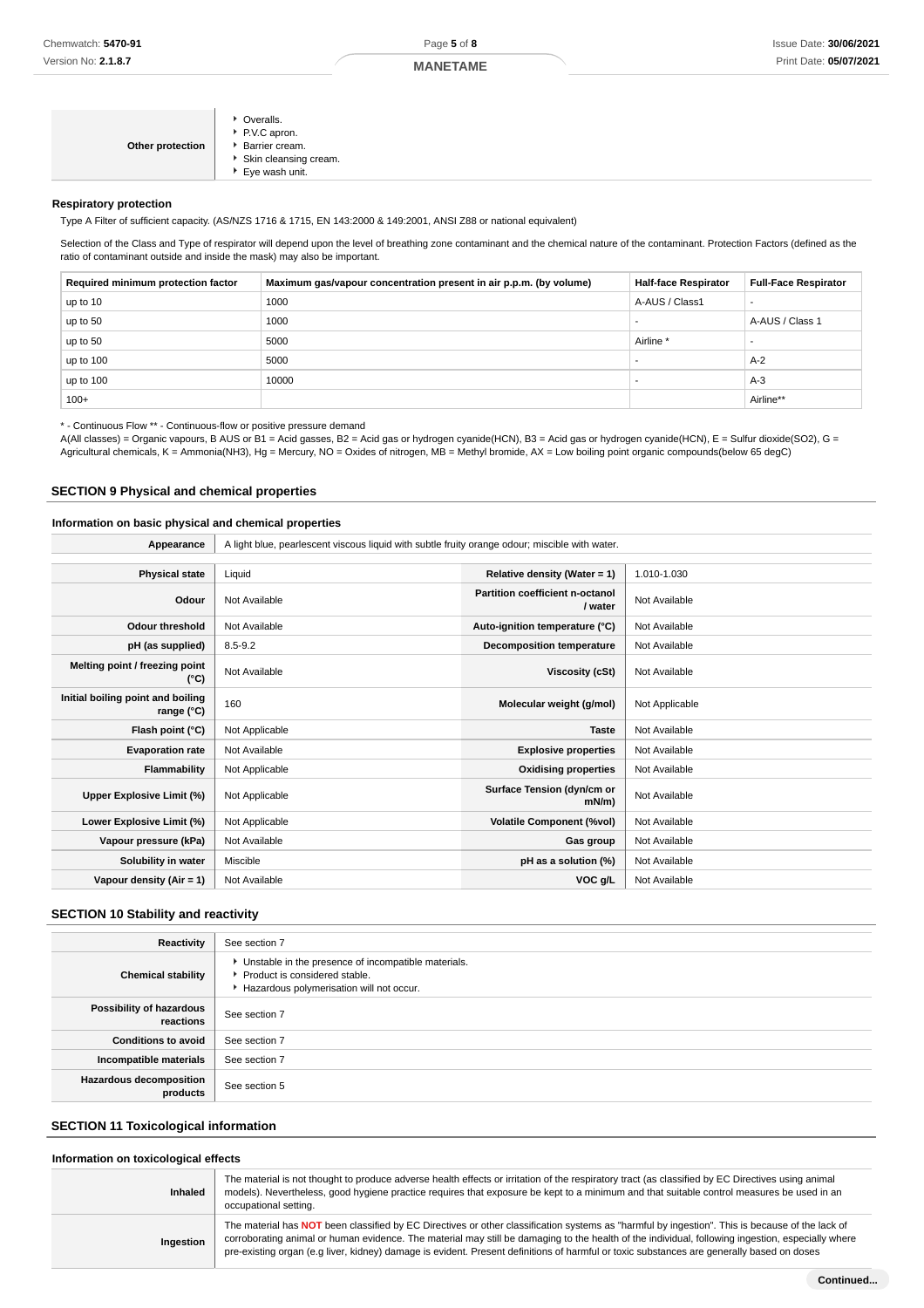### **MANETAME**

|                     | producing mortality rather than those producing morbidity (disease, ill-health). Gastrointestinal tract discomfort may produce nausea and<br>vomiting. In an occupational setting however, ingestion of insignificant quantities is not thought to be cause for concern.                                                                                                                                                                                                                                                                                                                                                                                                                                                                                                                                                                                                                                                                                                                                                                                                                                                                                                                                                                                                                                                                                                                                                                                                                                                                                                                                                                                                                                                                                                                                                                             |
|---------------------|------------------------------------------------------------------------------------------------------------------------------------------------------------------------------------------------------------------------------------------------------------------------------------------------------------------------------------------------------------------------------------------------------------------------------------------------------------------------------------------------------------------------------------------------------------------------------------------------------------------------------------------------------------------------------------------------------------------------------------------------------------------------------------------------------------------------------------------------------------------------------------------------------------------------------------------------------------------------------------------------------------------------------------------------------------------------------------------------------------------------------------------------------------------------------------------------------------------------------------------------------------------------------------------------------------------------------------------------------------------------------------------------------------------------------------------------------------------------------------------------------------------------------------------------------------------------------------------------------------------------------------------------------------------------------------------------------------------------------------------------------------------------------------------------------------------------------------------------------|
| <b>Skin Contact</b> | The material is not thought to produce adverse health effects or skin irritation following contact (as classified by EC Directives using animal<br>models). Nevertheless, good hygiene practice requires that exposure be kept to a minimum and that suitable gloves be used in an occupational<br>setting.                                                                                                                                                                                                                                                                                                                                                                                                                                                                                                                                                                                                                                                                                                                                                                                                                                                                                                                                                                                                                                                                                                                                                                                                                                                                                                                                                                                                                                                                                                                                          |
| Eye                 | Although the liquid is not thought to be an irritant (as classified by EC Directives), direct contact with the eye may produce transient discomfort<br>characterised by tearing or conjunctival redness (as with windburn).                                                                                                                                                                                                                                                                                                                                                                                                                                                                                                                                                                                                                                                                                                                                                                                                                                                                                                                                                                                                                                                                                                                                                                                                                                                                                                                                                                                                                                                                                                                                                                                                                          |
| Chronic             | Practical experience shows that skin contact with the material is capable either of inducing a sensitisation reaction in a substantial number of<br>individuals, and/or of producing a positive response in experimental animals.<br>Substances that can cause occupational asthma (also known as asthmagens and respiratory sensitisers) can induce a state of specific airway<br>hyper-responsiveness via an immunological, irritant or other mechanism. Once the airways have become hyper-responsive, further exposure to<br>the substance, sometimes even to tiny quantities, may cause respiratory symptoms. These symptoms can range in severity from a runny nose to<br>asthma. Not all workers who are exposed to a sensitiser will become hyper-responsive and it is impossible to identify in advance who are likely to<br>become hyper-responsive.<br>Substances than can cuase occupational asthma should be distinguished from substances which may trigger the symptoms of asthma in people<br>with pre-existing air-way hyper-responsiveness. The latter substances are not classified as asthmagens or respiratory sensitisers<br>Wherever it is reasonably practicable, exposure to substances that can cuase occupational asthma should be prevented. Where this is not<br>possible the primary aim is to apply adequate standards of control to prevent workers from becoming hyper-responsive.<br>Activities giving rise to short-term peak concentrations should receive particular attention when risk management is being considered. Health<br>surveillance is appropriate for all employees exposed or liable to be exposed to a substance which may cause occupational asthma and there<br>should be appropriate consultation with an occupational health professional over the degree of risk and level of surveillance. |
|                     |                                                                                                                                                                                                                                                                                                                                                                                                                                                                                                                                                                                                                                                                                                                                                                                                                                                                                                                                                                                                                                                                                                                                                                                                                                                                                                                                                                                                                                                                                                                                                                                                                                                                                                                                                                                                                                                      |

| <b>MANETAME</b> | <b>TOXICITY</b>                                                                                                                                                                                                                 | <b>IRRITATION</b> |  |
|-----------------|---------------------------------------------------------------------------------------------------------------------------------------------------------------------------------------------------------------------------------|-------------------|--|
|                 | Not Available                                                                                                                                                                                                                   | Not Available     |  |
|                 | <b>TOXICITY</b>                                                                                                                                                                                                                 | <b>IRRITATION</b> |  |
| hexetidine      | Oral(Rat) LD50; 1430 mg/kg <sup>[2]</sup>                                                                                                                                                                                       | Not Available     |  |
| Legend:         | 1. Value obtained from Europe ECHA Registered Substances - Acute toxicity 2.* Value obtained from manufacturer's SDS. Unless otherwise<br>specified data extracted from RTECS - Register of Toxic Effect of chemical Substances |                   |  |

| <b>HEXETIDINE</b>                           | The following information refers to contact allergens as a group and may not be specific to this product.<br>Contact allergies quickly manifest themselves as contact eczema, more rarely as urticaria or Quincke's oedema. The pathogenesis of contact<br>eczema involves a cell-mediated (T lymphocytes) immune reaction of the delayed type. Other allergic skin reactions, e.g. contact urticaria,<br>involve antibody-mediated immune reactions. The significance of the contact allergen is not simply determined by its sensitisation potential: the<br>distribution of the substance and the opportunities for contact with it are equally important. A weakly sensitising substance which is widely<br>distributed can be a more important allergen than one with stronger sensitising potential with which few individuals come into contact. From a<br>clinical point of view, substances are noteworthy if they produce an allergic test reaction in more than 1% of the persons tested.<br>Asthma-like symptoms may continue for months or even years after exposure to the material ceases. This may be due to a non-allergenic<br>condition known as reactive airways dysfunction syndrome (RADS) which can occur following exposure to high levels of highly irritating<br>compound. Key criteria for the diagnosis of RADS include the absence of preceding respiratory disease, in a non-atopic individual, with abrupt<br>onset of persistent asthma-like symptoms within minutes to hours of a documented exposure to the irritant. A reversible airflow pattern, on<br>spirometry, with the presence of moderate to severe bronchial hyperreactivity on methacholine challenge testing and the lack of minimal<br>lymphocytic inflammation, without eosinophilia, have also been included in the criteria for diagnosis of RADS. RADS (or asthma) following an<br>irritating inhalation is an infrequent disorder with rates related to the concentration of and duration of exposure to the irritating substance.<br>Industrial bronchitis, on the other hand, is a disorder that occurs as result of exposure due to high concentrations of irritating substance (often<br>particulate in nature) and is completely reversible after exposure ceases. The disorder is characterised by dyspnea, cough and mucus<br>production. |                                 |   |
|---------------------------------------------|-------------------------------------------------------------------------------------------------------------------------------------------------------------------------------------------------------------------------------------------------------------------------------------------------------------------------------------------------------------------------------------------------------------------------------------------------------------------------------------------------------------------------------------------------------------------------------------------------------------------------------------------------------------------------------------------------------------------------------------------------------------------------------------------------------------------------------------------------------------------------------------------------------------------------------------------------------------------------------------------------------------------------------------------------------------------------------------------------------------------------------------------------------------------------------------------------------------------------------------------------------------------------------------------------------------------------------------------------------------------------------------------------------------------------------------------------------------------------------------------------------------------------------------------------------------------------------------------------------------------------------------------------------------------------------------------------------------------------------------------------------------------------------------------------------------------------------------------------------------------------------------------------------------------------------------------------------------------------------------------------------------------------------------------------------------------------------------------------------------------------------------------------------------------------------------------------------------------------------------------------------------------------------------------------------------------------------------------------------|---------------------------------|---|
| <b>Acute Toxicity</b>                       | ×                                                                                                                                                                                                                                                                                                                                                                                                                                                                                                                                                                                                                                                                                                                                                                                                                                                                                                                                                                                                                                                                                                                                                                                                                                                                                                                                                                                                                                                                                                                                                                                                                                                                                                                                                                                                                                                                                                                                                                                                                                                                                                                                                                                                                                                                                                                                                     | Carcinogenicity                 | × |
| <b>Skin Irritation/Corrosion</b>            | ×                                                                                                                                                                                                                                                                                                                                                                                                                                                                                                                                                                                                                                                                                                                                                                                                                                                                                                                                                                                                                                                                                                                                                                                                                                                                                                                                                                                                                                                                                                                                                                                                                                                                                                                                                                                                                                                                                                                                                                                                                                                                                                                                                                                                                                                                                                                                                     | Reproductivity                  | × |
| <b>Serious Eye Damage/Irritation</b>        | ×                                                                                                                                                                                                                                                                                                                                                                                                                                                                                                                                                                                                                                                                                                                                                                                                                                                                                                                                                                                                                                                                                                                                                                                                                                                                                                                                                                                                                                                                                                                                                                                                                                                                                                                                                                                                                                                                                                                                                                                                                                                                                                                                                                                                                                                                                                                                                     | <b>STOT - Single Exposure</b>   | × |
| <b>Respiratory or Skin</b><br>sensitisation | ×                                                                                                                                                                                                                                                                                                                                                                                                                                                                                                                                                                                                                                                                                                                                                                                                                                                                                                                                                                                                                                                                                                                                                                                                                                                                                                                                                                                                                                                                                                                                                                                                                                                                                                                                                                                                                                                                                                                                                                                                                                                                                                                                                                                                                                                                                                                                                     | <b>STOT - Repeated Exposure</b> | × |
| <b>Mutagenicity</b>                         | ×                                                                                                                                                                                                                                                                                                                                                                                                                                                                                                                                                                                                                                                                                                                                                                                                                                                                                                                                                                                                                                                                                                                                                                                                                                                                                                                                                                                                                                                                                                                                                                                                                                                                                                                                                                                                                                                                                                                                                                                                                                                                                                                                                                                                                                                                                                                                                     | <b>Aspiration Hazard</b>        | × |

**Legend:**  $\mathbf{X}$  – Data either not available or does not fill the criteria for classification – Data available to make classification

# **SECTION 12 Ecological information**

| <b>Toxicity</b> |                  |                                                                                                                                                                                                                                                                                                                                                                                                 |                |                  |                  |
|-----------------|------------------|-------------------------------------------------------------------------------------------------------------------------------------------------------------------------------------------------------------------------------------------------------------------------------------------------------------------------------------------------------------------------------------------------|----------------|------------------|------------------|
| <b>MANETAME</b> | Endpoint         | <b>Test Duration (hr)</b>                                                                                                                                                                                                                                                                                                                                                                       | <b>Species</b> | Value            | Source           |
|                 | Not<br>Available | Not Available                                                                                                                                                                                                                                                                                                                                                                                   | Not Available  | Not<br>Available | Not<br>Available |
|                 | Endpoint         | <b>Test Duration (hr)</b>                                                                                                                                                                                                                                                                                                                                                                       | <b>Species</b> | Value            | Source           |
| hexetidine      | Not<br>Available | Not Available                                                                                                                                                                                                                                                                                                                                                                                   | Not Available  | Not<br>Available | Not<br>Available |
| Legend:         |                  | Extracted from 1. IUCLID Toxicity Data 2. Europe ECHA Registered Substances - Ecotoxicological Information - Aquatic Toxicity 3. EPIWIN Suite<br>V3.12 (QSAR) - Aquatic Toxicity Data (Estimated) 4. US EPA, Ecotox database - Aquatic Toxicity Data 5. ECETOC Aquatic Hazard Assessment<br>Data 6. NITE (Japan) - Bioconcentration Data 7. METI (Japan) - Bioconcentration Data 8. Vendor Data |                |                  |                  |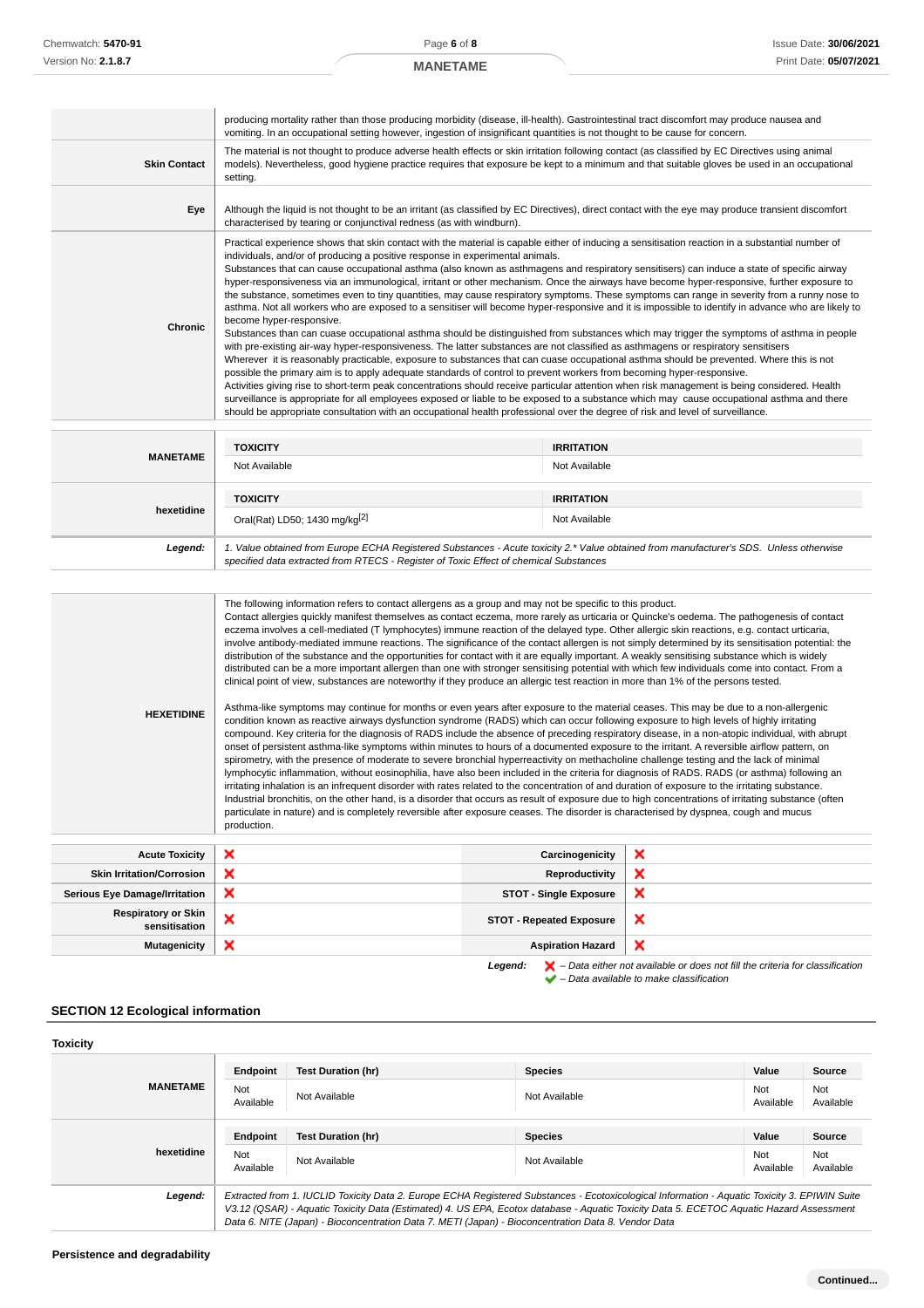| Ingredient                       | Persistence: Water/Soil  | Persistence: Air |
|----------------------------------|--------------------------|------------------|
| hexetidine                       | <b>HIGH</b>              | <b>HIGH</b>      |
| <b>Bioaccumulative potential</b> |                          |                  |
| Ingredient                       | <b>Bioaccumulation</b>   |                  |
| hexetidine                       | $HIGH (LogKOW = 5.2608)$ |                  |
| Mobility in soil                 |                          |                  |
| Ingredient                       | <b>Mobility</b>          |                  |
| hexetidine                       | $LOW (KOC = 682200)$     |                  |
|                                  |                          |                  |

## **SECTION 13 Disposal considerations**

| Waste treatment methods      |                                                                                                                                                                                                               |
|------------------------------|---------------------------------------------------------------------------------------------------------------------------------------------------------------------------------------------------------------|
|                              | Legislation addressing waste disposal requirements may differ by country, state and/ or territory. Each user must refer to laws operating in their<br>area. In some areas, certain wastes must be tracked.    |
|                              | A Hierarchy of Controls seems to be common - the user should investigate:                                                                                                                                     |
|                              | Reduction                                                                                                                                                                                                     |
|                              | Reuse                                                                                                                                                                                                         |
|                              | $\blacktriangleright$ Recycling                                                                                                                                                                               |
|                              | Disposal (if all else fails)                                                                                                                                                                                  |
|                              | This material may be recycled if unused, or if it has not been contaminated so as to make it unsuitable for its intended use. If it has been                                                                  |
|                              | contaminated, it may be possible to reclaim the product by filtration, distillation or some other means. Shelf life considerations should also be                                                             |
|                              | applied in making decisions of this type. Note that properties of a material may change in use, and recycling or reuse may not always be                                                                      |
| Product / Packaging disposal | appropriate.                                                                                                                                                                                                  |
|                              | DO NOT allow wash water from cleaning or process equipment to enter drains.                                                                                                                                   |
|                              | It may be necessary to collect all wash water for treatment before disposal.                                                                                                                                  |
|                              | In all cases disposal to sewer may be subject to local laws and regulations and these should be considered first.                                                                                             |
|                              | • Where in doubt contact the responsible authority.                                                                                                                                                           |
|                              | Recycle wherever possible.                                                                                                                                                                                    |
|                              | ▶ Consult manufacturer for recycling options or consult local or regional waste management authority for disposal if no suitable treatment or                                                                 |
|                              | disposal facility can be identified.                                                                                                                                                                          |
|                              | Dispose of by: burial in a land-fill specifically licensed to accept chemical and / or pharmaceutical wastes or incineration in a licensed<br>apparatus (after admixture with suitable combustible material). |
|                              | Decontaminate empty containers. Observe all label safeguards until containers are cleaned and destroyed.                                                                                                      |

## **SECTION 14 Transport information**

| <b>Labels Required</b>  |                                   |  |
|-------------------------|-----------------------------------|--|
| <b>Marine Pollutant</b> | <b>NO</b>                         |  |
| пм.                     | $N \cap$<br>: Annlicable<br>11011 |  |

## **Land transport (ADG): NOT REGULATED FOR TRANSPORT OF DANGEROUS GOODS**

## **Air transport (ICAO-IATA / DGR): NOT REGULATED FOR TRANSPORT OF DANGEROUS GOODS**

### **Sea transport (IMDG-Code / GGVSee): NOT REGULATED FOR TRANSPORT OF DANGEROUS GOODS**

# **Transport in bulk according to Annex II of MARPOL and the IBC code**

#### Not Applicable

#### **Transport in bulk in accordance with MARPOL Annex V and the IMSBC Code**

| Drou            | ∩r∩un                |
|-----------------|----------------------|
| hexetidine<br>. | 10<br>≅≌⊴ilable<br>. |

#### **Transport in bulk in accordance with the ICG Code**

| о.<br>name | <b>Ship Type</b>    |
|------------|---------------------|
| hovotidine | Available<br>$\sim$ |
|            |                     |

# **SECTION 15 Regulatory information**

#### **Safety, health and environmental regulations / legislation specific for the substance or mixture**

#### **hexetidine is found on the following regulatory lists**

Australia Hazardous Chemical Information System (HCIS) - Hazardous Chemicals Australia Standard for the Uniform Scheduling of Medicines and Poisons (SUSMP) - Schedule 4

Australian Inventory of Industrial Chemicals (AIIC)

#### **National Inventory Status**

| <b>National Inventory</b>                          | <b>Status</b>   |
|----------------------------------------------------|-----------------|
| Australia - AIIC / Australia<br>Non-Industrial Use | Yes             |
| Canada - DSL                                       | No (hexetidine) |